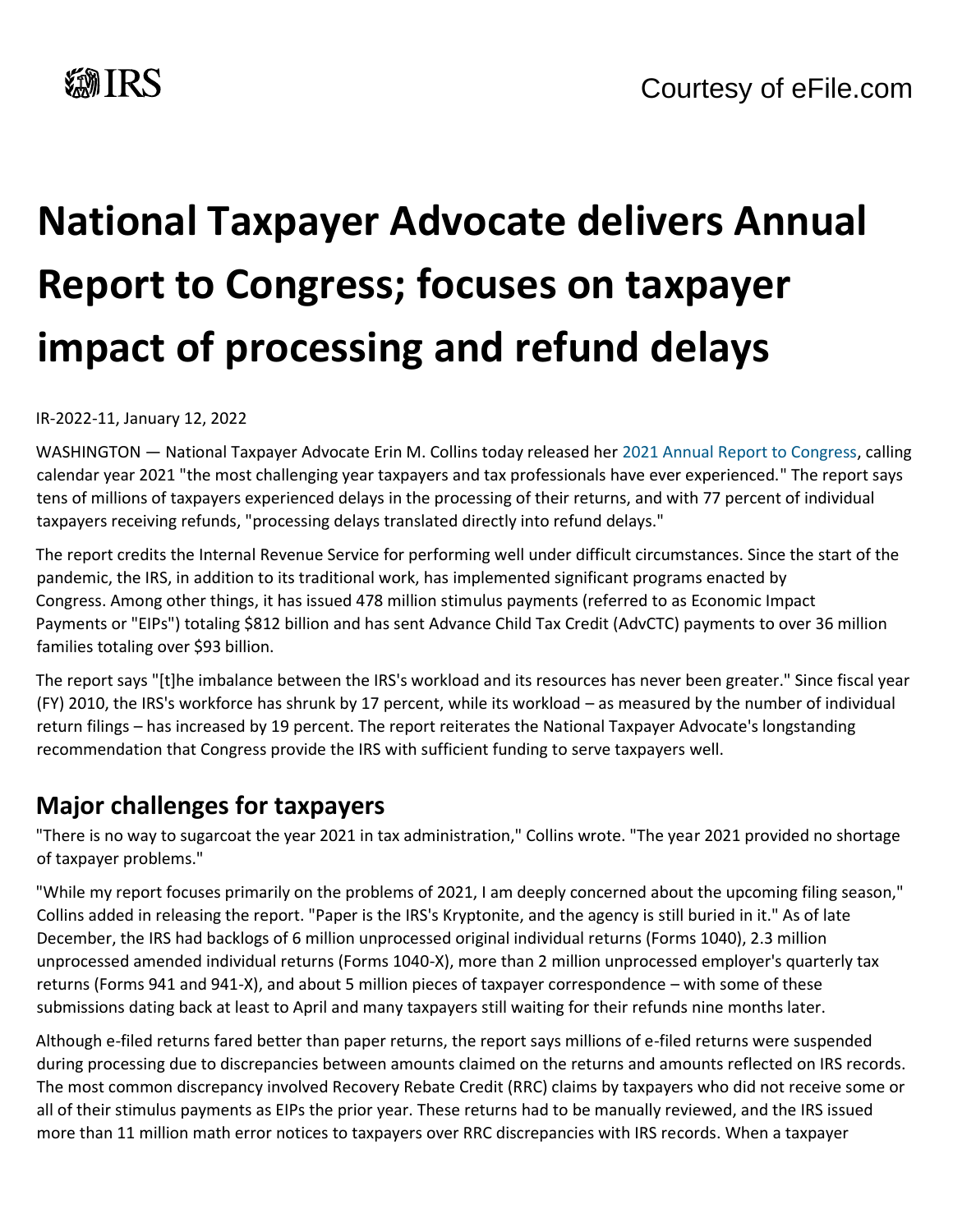disagreed with a math error notice and submitted a response, the taxpayer's response went into the IRS's paper processing backlog, further delaying the refund.

Collins is concerned that the number of returns suspended and requiring manual processing is likely to be high again in 2022. In March, Congress authorized two advance tax credits that may result in additional discrepancies between amounts claimed on tax returns and in IRS records. It authorized a third round of EIPs that may be claimed as RRCs by taxpayers who did not receive them, and it authorized monthly payments of the Advance Child Tax Credit (AdvCTC) for the second half of 2021, both of which will have to be claimed and/or reconciled on 2021 individual tax returns. The IRS is attempting to minimize discrepancies by sending notices to taxpayers who received EIPs and AdvCTC showing how much they received, but millions of discrepancies – and math error notices – remain likely.

At the postponed filing deadline of May 17, 2021, the IRS was holding 35.3 million tax returns for employee review that consisted of roughly half unprocessed paper returns and half tax returns suspended during processing, leading to refund delays for many of these taxpayers. "Refund delays have a disproportionate impact on low-income taxpayers," the report says. "Earned Income Tax Credit (EITC) benefits are worth up to \$6,660, Child Tax Credit benefits [were] worth up to \$2,000 per qualifying child under tax year 2020 rules, and RRCs are potentially worth several thousand dollars for families who did not receive some or all of their EIPs. Millions of taxpayers rely on the benefits from these programs to pay their basic living expenses, and when refunds are substantially delayed, the financial impact can range from mild inconvenience to severe financial hardship."

## **The report says processing delays led to a cascade of customer service problems:**

**The IRS's "Where's My Refund?" tool often could not answer the question**. Taxpayers attempted to check the status of their refunds on IRS.gov more than 632 million times last year, but "Where's My Refund?" does not provide information on unprocessed returns, and it does not explain any status delays, the reasons for delays, where returns stand in the processing pipeline, or what actions taxpayers need to take, if any. For taxpayers who experienced significant refund delays, the tool often did not do its job.

**Telephone service was the worst it has ever been**. The combination of processing delays and questions about new programs like the AdvCTC caused call volumes to almost triple from the prior year to a record 282 million telephone calls. Customer service representatives (CSRs) only answered about 32 million, or 11 percent, of those calls. As a result, most callers could not obtain answers to their tax law questions, get help with account problems, or speak with a CSR about a compliance notice. "Among the lucky one in nine callers who was able to reach a CSR, the IRS reported that hold times averaged 23 minutes," the report says. "Practitioners and taxpayers have reported that hold times were often much longer, and frustration and dissatisfaction was high throughout the year with the low level of phone service."

**The IRS took months to process taxpayer responses to its notices, further delaying refunds**. The IRS sent tens of millions of notices to taxpayers during 2021. These included nearly 14 million math error notices, Automated Underreporter notices (where an amount reported on a tax return did not match the corresponding amount reported to the IRS on a Form 1099 or other information reporting document), notices requesting a taxpayer authenticate his or her identity where IRS filters flagged a return as potentially fraudulent, correspondence examination notices and collection notices. In many cases, taxpayer responses were required, and if the IRS did not process a response, its automated processes could take adverse action or not release the refund claimed on the tax return. The IRS received 6.2 million taxpayer responses to proposed adjustments and took an average of 199 days to process them – up from 74 days in FY 2019, the most recent pre-pandemic year.

**The ten most serious problems encountered by taxpayers**. By statute, the National Taxpayer Advocate is required to identify the ten most serious problems encountered by taxpayers in their dealings with the IRS. This year's report details the following problems: processing and refund delays; challenges in employee recruitment, hiring, and training; telephone and in-person taxpayer service; transparency and clarity; filing season delays; limitations of online taxpayer